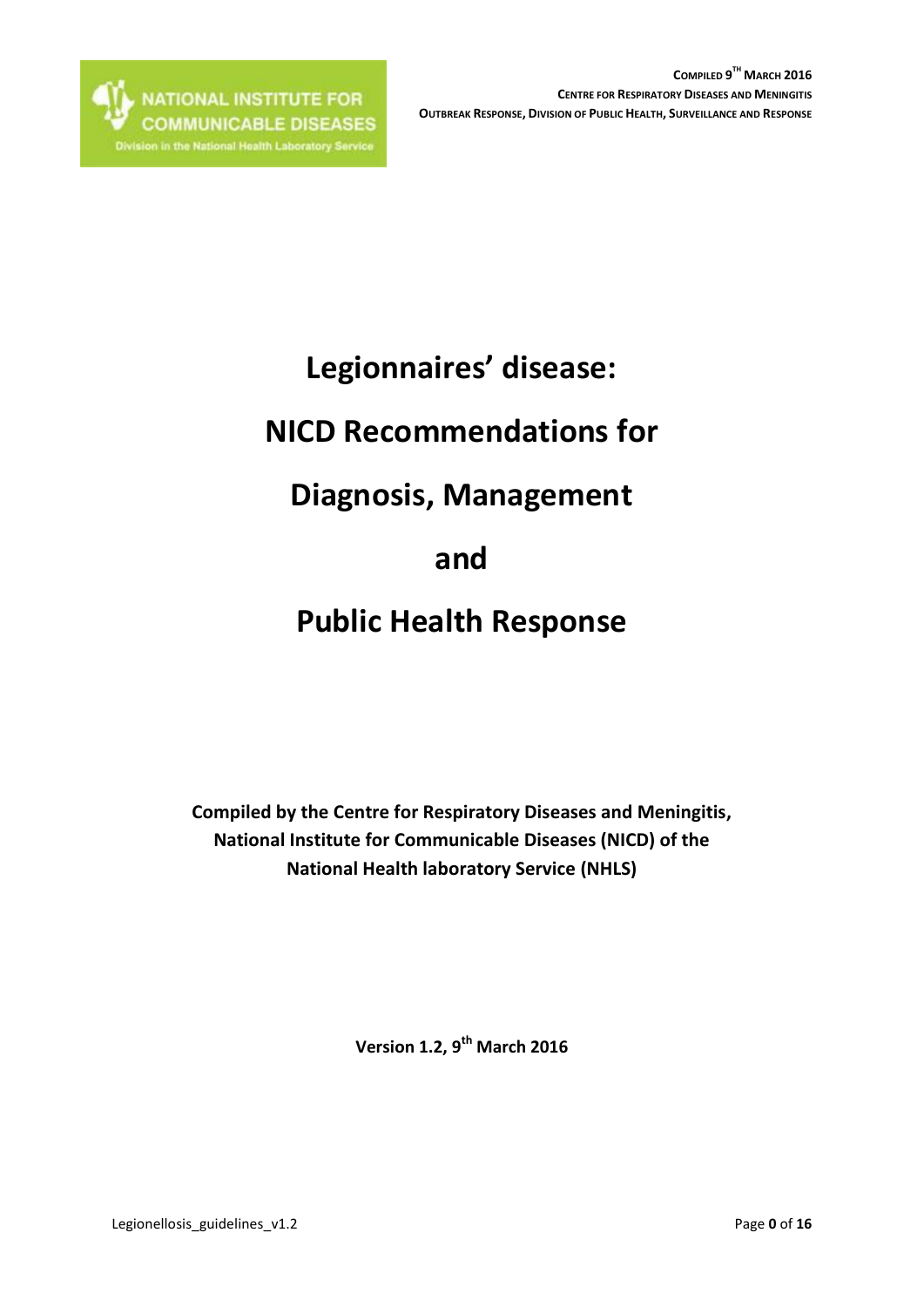# **Guidelines writing committee (in alphabetical order):**

Maimuna Carrim (NICD, CRDM) Cheryl Cohen (NICD, CRDM) Linda de Gouveia (NICD, CRDM) Vivien Essel (NICD, DPHSR) Kerrigan Mc Carthy (NICD, DPHSR) Rob Stewart (NHLS, Infection Control) Teena Thomas (NHLS, Infection Control) Anne von Gottberg (NICD, CRDM)

Nicole Wolter (NICD, CRDM)

## **Guideline review:**

Version 1.1: Submitted to NHLS Microbiology expert working group and Legionella Action Group

## **Summary of changes:**

| Date reviewed | Reviewed by | Summary of changes |
|---------------|-------------|--------------------|
|               |             |                    |
|               |             |                    |
|               |             |                    |
|               |             |                    |
|               |             |                    |

## **Disclaimer:**

The information contained in this document, be it guidelines, recommendations, diagnostic algorithms or treatment regimens, are offered in this document in the public interest. To the best of the knowledge of the guideline writing team, the information contained in these guidelines is correct. Implementation of any aspect of these guidelines remains the responsibility of the implementing agency in so far as public health liability resides, or the responsibility of the individual clinician in the case of diagnosis or treatment.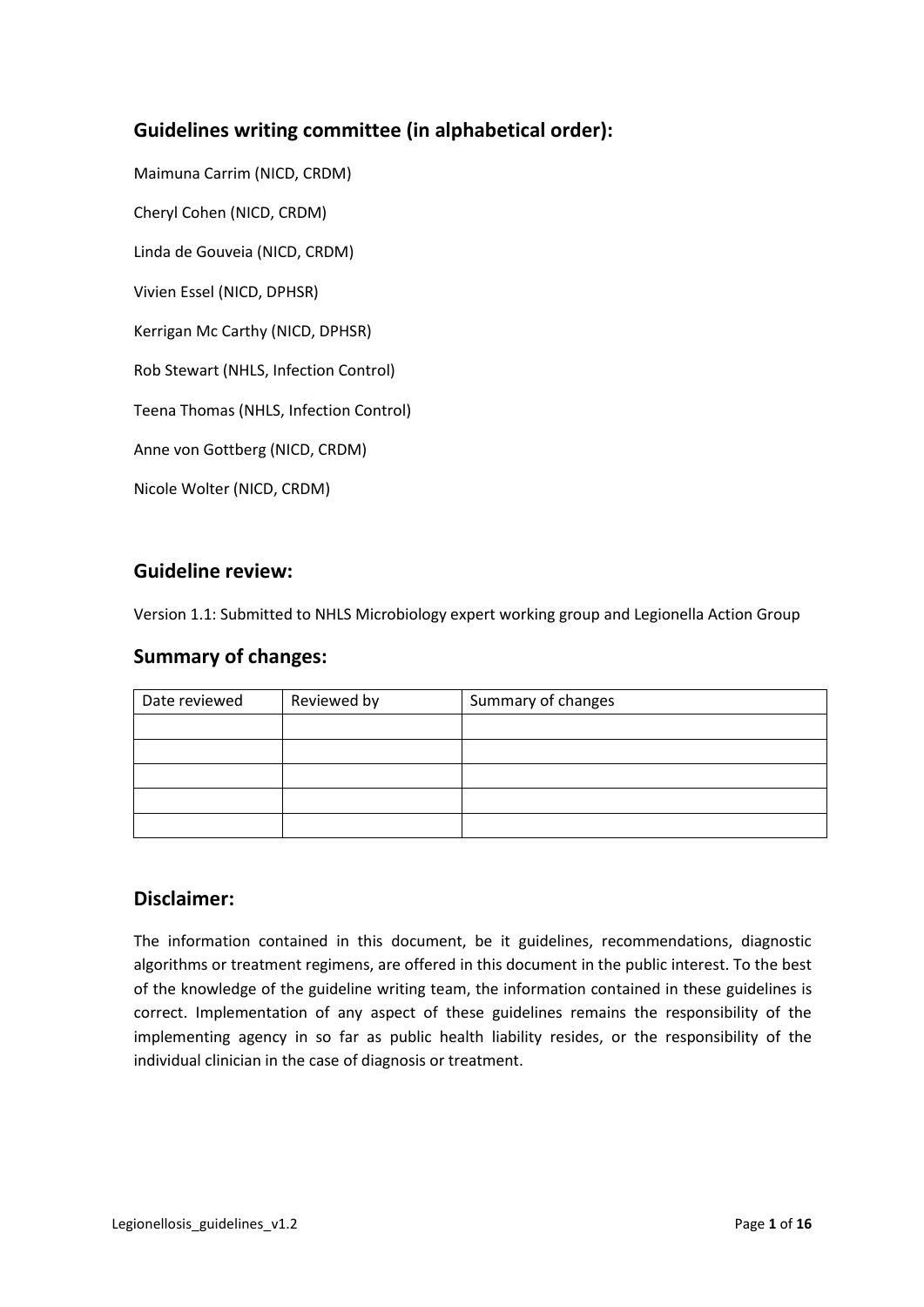# **Quick Reference Guide – Legionellosis**

#### **Legionellosis case definitions: Page 8**

#### A confirmed case of Legionnaires' disease:

Any person with clinical/radiological evidence of pneumonia **AND** isolation of *Legionella* spp. from a clinical specimen, detection of *L. pneumophila* serogroup 1 antigen in urine, or *L. pneumophila* serogroup 1 specific antibody response.

A probable case of Legionnaires' disease:

Any person with clinical/radiological evidence of pneumonia **AND** detection of *Legionella* spp. nucleic acid in a clinical specimen, or *L. pneumophila* non-serogroup 1 or other *Legionella* spp. specific antibody response.

### **Treatment of Legionnaire's disease Page 9**

- Patients with Legionnaires' disease require early treatment with a macrolide or fluoroquinolone antibiotic.
- Recommended duration for antimicrobial therapy is 7 to 10 days, and up to 21 days for immunosuppressed patients.
- Beta-lactam antibiotics are not effective.

# **Notification of cases and additional support:**

Laboratory support: National Institute for Communicable Diseases, Centre for Respiratory Diseases and Meningitis: Nicole Wolter 011-555 0352 [nicolew@nicd.ac.za](mailto:nicolew@nicd.ac.za), or after-hours, the NICD doctor-on-call 082 883 9920:

Public health support and notification of cases: Notify the Provincial Communicable Diseases Control Officer, or the NICD Outbreak Response unit (011-555-0542) or **outbreak@nicd.ac.za**.

#### **Diagnosis of Legionnaire's disease: Page 7**

For a patient with suspected Legionnaires' disease the following specimens should be collected: Urine and sputum or other lower respiratory tract specimen (bronchoalveolar lavage, tracheal aspirate, pleural fluid or lung tissue).

Diagnostic tests include:

- 1. Urinary antigen test (urine specimen) detects *L. pneumophila* serogroup 1
- 2. Culture (sputum or respiratory specimen) detects all *Legionella* spp.
- 3. Polymerase chain reaction (sputum or respiratory specimen) – detects all *Legionella* spp.

## **Public health response to Legionnaire's disease Page 9**

Legionellosis is a notifiable condition. If a confirmed **OR** probable case is detected:

- 1. The clinician must notify the District CDC, and complete Form GW 17/5
- 2. The District CDC must investigate the case through completion of a case-investigation form (CIF).
- 3. The District CDC should inform the NICD and forward all available documentation
- 4. The diagnostic laboratory or microbiologist should inform the attending clinician and NICD and submit specimens and isolates to NICD.

If a cluster (≥2) of cases of Legionnaires' disease with epidemiological links is identified during a 12 month period, an outbreak investigation and environmental assessment will be conducted.

#### **Environmental assessment for** *Legionella spp.*

 **Page 10**

- An environmental assessment includes environmental sample collection for laboratory testing.
- Emergency and long-term remediation measures may be recommended.
- Continuous, thorough and routine maintenance and treatment is required to prevent growth of the *Legionella* bacteria.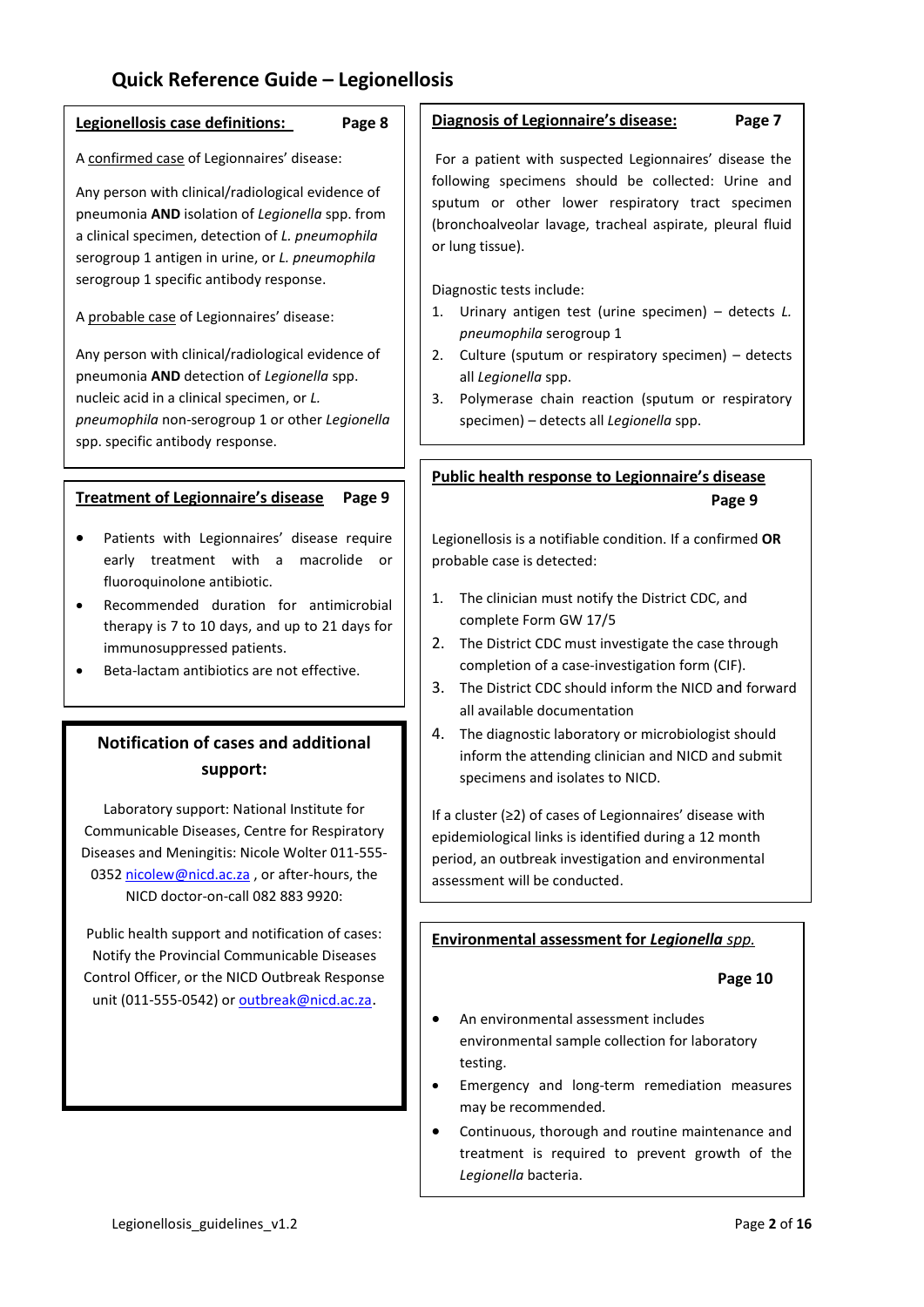# **Table of Contents**

| 1.                                                                                                   |  |  |
|------------------------------------------------------------------------------------------------------|--|--|
| 2.                                                                                                   |  |  |
| 3.                                                                                                   |  |  |
| 4.                                                                                                   |  |  |
| 5.                                                                                                   |  |  |
| 6.                                                                                                   |  |  |
| 6.1                                                                                                  |  |  |
| 6.2                                                                                                  |  |  |
| 7.                                                                                                   |  |  |
| 8.                                                                                                   |  |  |
| 9.                                                                                                   |  |  |
| 10.                                                                                                  |  |  |
| 10.1.                                                                                                |  |  |
| 10.1                                                                                                 |  |  |
| 11                                                                                                   |  |  |
| 12                                                                                                   |  |  |
|                                                                                                      |  |  |
| Appendix 1: Template letter to inform individuals of potential exposure following recognition of an  |  |  |
| Appendix 2: Procedures for collecting water samples for Legionella detection in a hospital, hotel or |  |  |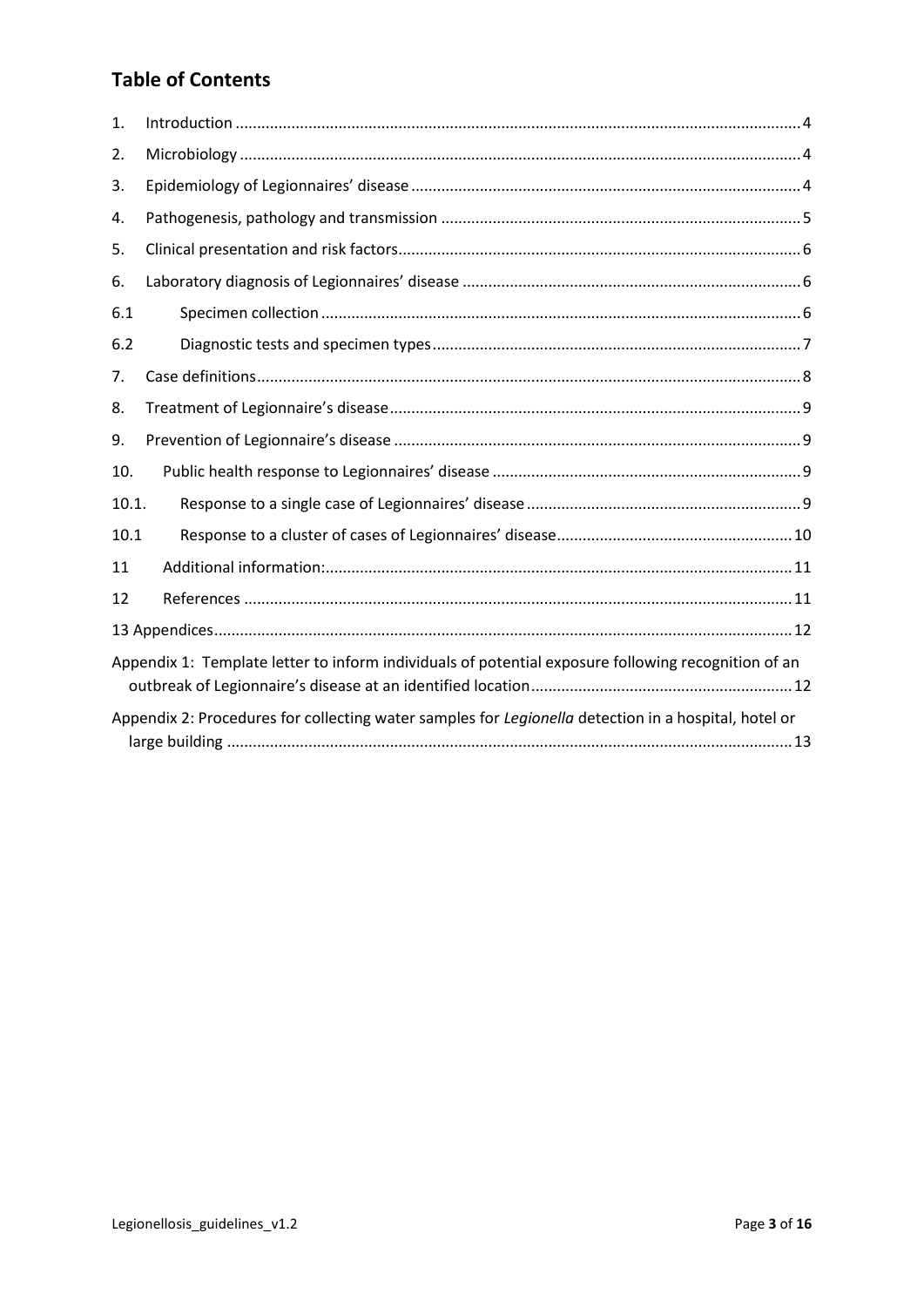# <span id="page-4-0"></span>**1. Introduction**

Legionellosis, or disease caused by bacteria from the genus *Legionella* is a notifiable condition in South Africa. Infection is acquired from inhalation of contaminated aerosols. Infection with *Legionella* commonly may present with a spectrum of illness ranging from asymptomatic, to severe pneumonia (Legionnaire's Disease (LD)), often requiring hospitalization. The disease has a case-fatality ratio of  $10-15\%$ <sup>1</sup>.

These guidelines have been drawn up to assist with the diagnosis, management and public health response to Legionnaires' disease in South Africa.

# <span id="page-4-1"></span>**2. Microbiology**

Legionnaires' disease is caused by the gram-negative bacterium *Legionella*. More than 50 species of *Legionella* have been described, however only approximately 20 have been associated with disease in humans<sup>1</sup>. Legionella pneumophila serogroup 1 accounts for the majority of clinical cases, causing up to 90% of laboratory-diagnosed cases in the US and Europe $^{1,2}$ . Whereas in other parts of the world, such as Australia, *L. longbeachae* (found in compost and potting soil) is predominant. Data on the prevalence of *Legionella* species are limited in South Africa. *Legionella* bacteria are ubiquitous and exist in natural water sources such as lakes and streams, although transmission is predominantly associated with warm man-made water systems which provide the 3 conditions needed for transmission: heat (20°C to 45°C), stasis and aerosolisation. Potential sources of infection include<sup>3</sup>:

- Hot and cold water systems
- Cooling towers and evaporative condensers
- Spa pools / natural pools / thermal springs
- Fountains / sprinklers
- Respiratory therapy equipment
- Potting soil / compost
- Car washes
- Water-cooled machine tools

# <span id="page-4-2"></span>**3. Epidemiology of Legionnaires' disease**

Legionnaires' disease may present in three epidemiological scenarios<sup>3</sup>: 1) as an outbreak of 2 or more cases following a spatial and temporal exposure to a single source, 2) as a series of independent cases in an area in which it is highly endemic, or, 3) as sporadic cases without any obvious temporal or geographical grouping. The majority of cases of LD are isolated and sporadic. Illness can occur any time of the year, however it occurs more commonly in the summer and early autumn seasons.

LD may be community-acquired, however it is more commonly associated with nosocomial transmission (hospital-associated LD) and travel. Immunocompromised patients in health-care settings are at increased risk of developing Legionnaires' disease if exposed to contaminated water, whereas the complex water systems of large buildings are more prone to *Legionella* contamination.

Globally, *Legionella* spp. account for 2-5% of community-acquired pneumonia (CAP) cases in adults and are rarely detected in children<sup>1;2</sup>. However, Legionnaires' disease is considerably underdiagnosed and underreported. It is estimated that less than 5% of cases are reported to public health authorities through passive surveillance. *Legionella* spp. are more commonly associated with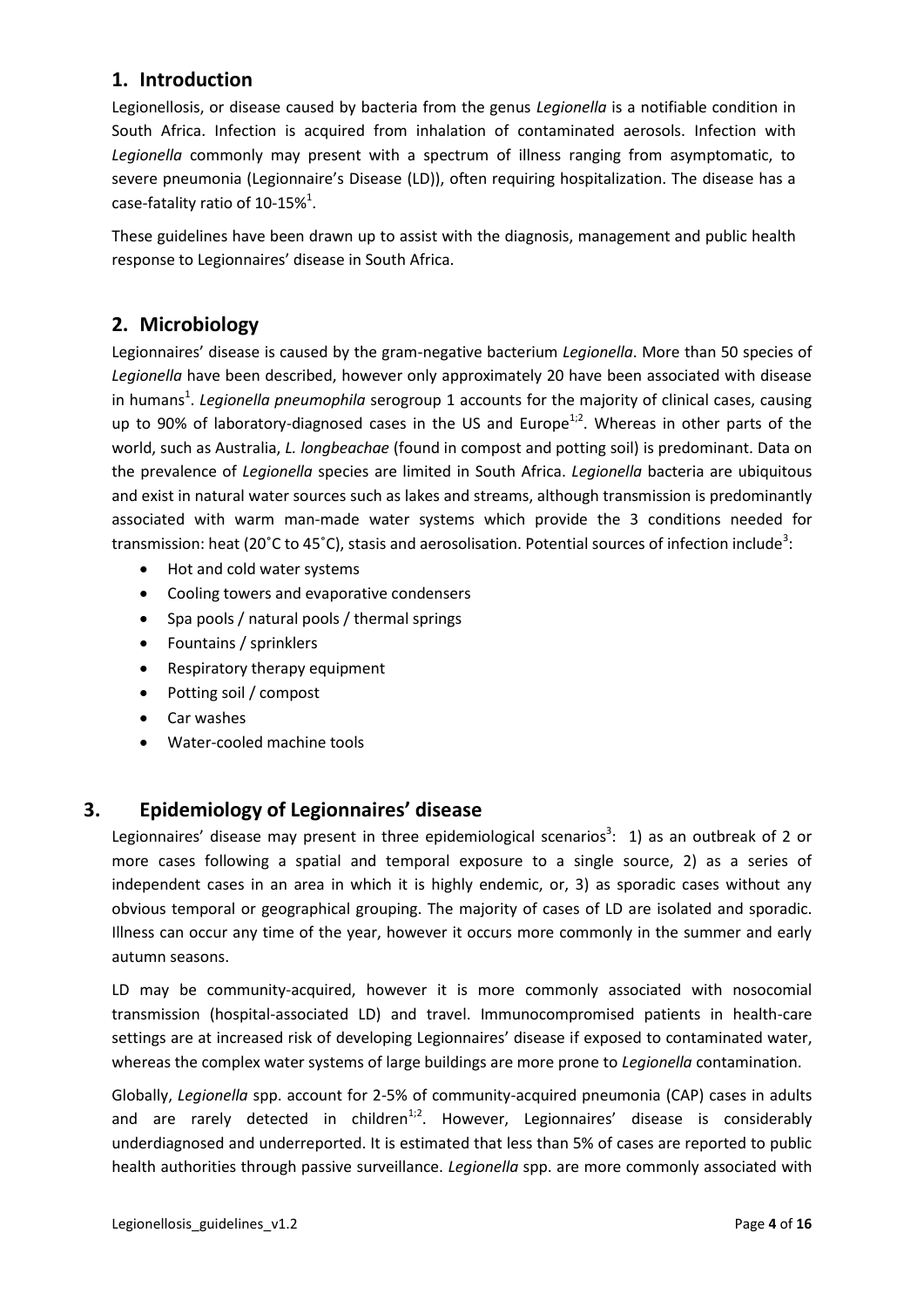sporadic disease, however may cause outbreaks. In the United States (US), between 8,000 and 18,000 people are hospitalized with Legionnaires' disease each year. This, however, is likely to be an underestimate as most infections are not diagnosed or reported $^4$ .

Data on the epidemiology of Legionnaires' disease in South Africa are limited. In a recent study of syndromic pneumonia surveillance at two sentinel sites in South Africa from June 2012 through September 2014, *Legionella* spp. were detected in 21 (1.2%) of 1805 cases. This study reported that community-acquired LD in South Africa occurs predominantly in chronically ill adults with HIV and/or TB infection, and the majority of cases are not diagnosed and are sub-optimally treated<sup>5</sup>. Hospitalacquired and travel-associated cases of Legionnaires' disease have been reported in South Africa. As in other parts of the world, the prevalence of Legionnaires' disease in South Africa is underestimated due to a lack of clinical index of suspicion and request for testing by clinicians who generally treat empirically for CAP, inadequate diagnostic tests and limited surveillance programs<sup>1</sup>.

Legionnaires' disease may be classified into the following three categories based on the source of exposure<sup>6</sup>:

**Travel-associated case:** a case that has a history of spending at least one night away from home, either in the same or different country, in the two weeks before onset of illness

**Nosocomial case:** a case that stayed or spent time (e.g. as an outpatient) in a hospital or healthcare facility in the two weeks before onset of illness

**Community-acquired case:** a case with no history of overnight stays outside of the home or hospital admission or association with a healthcare facility in the two weeks before onset of illness

## <span id="page-5-0"></span>**4. Pathogenesis, pathology and transmission**

*Legionella pneumophila* is a facultative intracellular bacterium that can invade human macrophages and can also replicate inside amoebae, which can serve as a reservoir for *L. pneumophila*, as well as provide protection from environmental stresses, such as chlorination $1/7$ .

Legionnaires' disease is usually acquired through the respiratory system by the inhalation of air droplets that contain *Legionella* bacteria. An aerosol is formed from tiny droplets that can be generated by spraying the water or bubbling air into it. More rarely, aspiration of contaminated water has been the cause of disease. Human-to human transmission is not common, and only one probable case has recently been reported<sup>8</sup>. After inhalation, symptoms usually commence within 2 to 10 days, but may commence up to 3 weeks after exposure.

Although *Legionella* bacteria are ubiquitous in the environment, they rarely cause disease. A combination of factors are required for disease to develop: (i) presence of a virulent strain in a water source (or soil in the case of *L. longbeachae*), (ii) means for dissemination (aerosolisation) of the bacteria, (iii) environmental conditions allowing the survival an inhalation of an infectious dose of the bacteria, (iv) a susceptible host<sup>1;2</sup>. Once the bacteria enter the lung, they are phagocytosed by alveolar macrophages, multiply within the macrophage which leads to death of the macrophage and releases large numbers of bacteria into the extracellular environment. These bacteria are then re-phagocytosed by macrophages, resulting in intracellular multiplication of the bacteria within the alveoli of the lung<sup>1;7</sup>.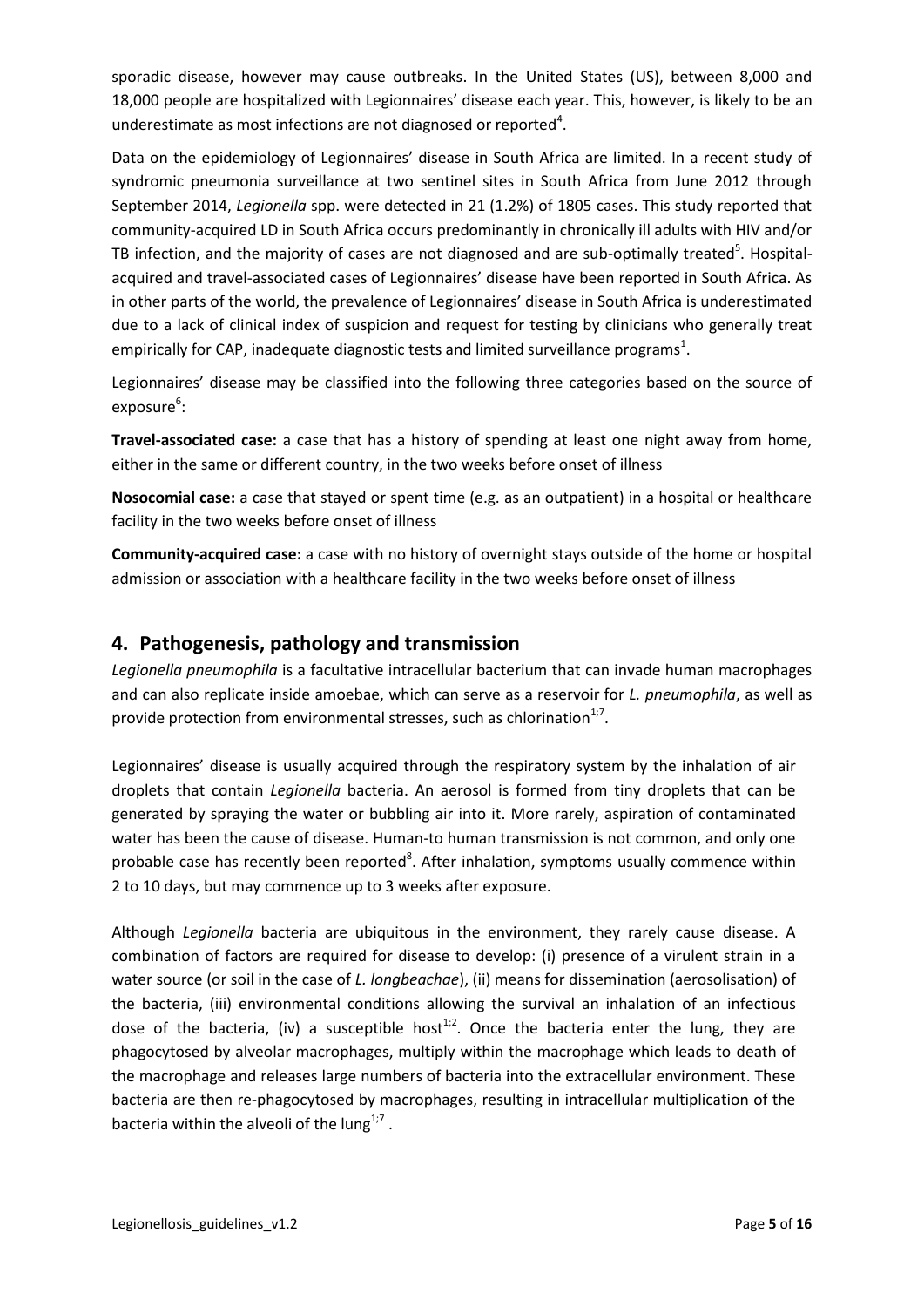# <span id="page-6-0"></span>**5. Clinical presentation and risk factors**

Host risk factors for LD include those that result in decreased local or systemic cellular immunity and those that increase the chances of exposure to an infectious aerosol or microaspiration of contaminated water<sup>1</sup>. Recognised personal risk factors include the following: Older age (≥50 years), male gender, chronic underlying disease including diabetes and heart or lung disease, HIV and TB, high alcohol intake, current or past history of heavy smoking, immunosuppression / immune system disorders such as organ transplant recipients or persons receiving chemotherapy.

Environmental risk factors include activities that increase the chances of exposure to contaminated water include recent overnight travel, use of well water in the home, recent plumbing work within the home, disruptions of water supply resulting in "brown" water at the tap, using an electric water heater, use of or proximity to a spa pool, living in close proximity to a cooling tower, or being near decorative fountains<sup>1;7</sup>. In addition, nosocomial exposures include delivery of *Legionella*contaminated water (through tap water filled or rinsed nebulizers, humidifiers, ventilator tubing, nasogastric feedings or lavages) into the respiratory tract.

Legionellosis is associated with two clinically and epidemiologically distinct illnesses; Legionnaires' disease (LD) and Pontiac fever. Legionnaires' disease is a relatively uncommon form of pneumonia, which has a high case-fatality rate of 10-15% (up to 30%). Symptoms include flu-like illness (high fever, muscle aches, headaches), followed by a dry cough and progression to pneumonia<sup>7</sup>. Approximately 20-50% of people with LD may also present with diarrhoea, and approximately 50% may show signs of mental confusion. If not treated, the symptoms normally worsen rapidly and may result in respiratory failure, shock, multi-organ failure and death. Situations suggesting LD include<sup>1;7</sup>: 1) Gram's stains of respiratory samples revealing many polymorphonuclear leukocytes with few or no organisms; 2) the presence of hyponatremia, 3) pneumonia with prominent extrapulmonary manifestations (eg. diarrhoea, confusion, other neurologic symptoms), 4) failure to respond to administration of beta-lactams, aminoglycoside antibiotics, or both.

Pontiac fever is a non-pneumonic illness also caused by *Legionella* bacteria<sup>1;7</sup>. It has a shorter incubation period of 12-48 hours, presents as a mild flu-like illness, and lasts up to a few days. The illness is self-limiting, and no antibiotic treatment is necessary for this illness.

# <span id="page-6-1"></span>**6. Laboratory diagnosis of Legionnaires' disease**

Legionnaires' disease presents with an acute consolidating pneumonia, which can be radiologically and clinically indistinguishable from other aetiological causes of pneumonia $^{1,7}$ . Therefore laboratory investigations must be carried out to obtain a diagnosis. The following patients should be tested for LD<sup>4</sup>: 1) Patients with pneumonia who have failed empiric antibiotic therapy; 2) Patients with severe pneumonia, in particular those requiring intensive care; 3) Immunocompromised individuals with pneumonia; 4) Patients with pneumonia in the setting of a legionellosis outbreak; 5) Patients who have travelled away from their home within two weeks before the onset of illness; 6) Patients suspected of health-care associated pneumonia.

## <span id="page-6-2"></span>**6.1 Specimen collection**

For a patient with suspected Legionnaires' disease the following specimens should be collected:

Urine specimen for antigen testing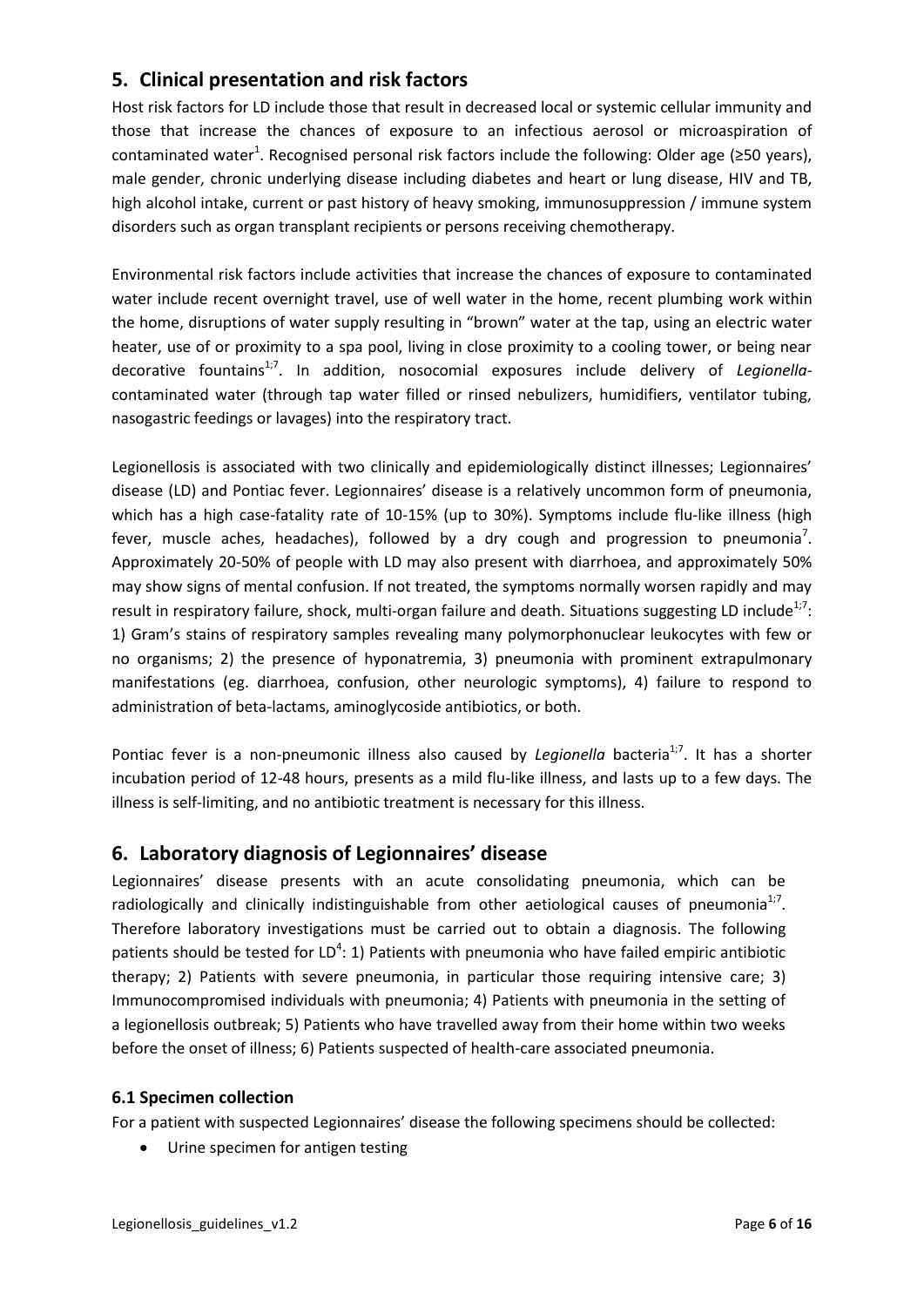- Sputum specimen (as this disease presents with a dry cough, the sputum may need to be induced), or
- Other respiratory samples such as, bronchoalveolar lavage, tracheal aspirates, pleural fluid or lung tissue (trans-bronchial biopsy) for detection of the organism by culture or PCR.

A nasopharyngeal specimen (in transport medium such as Cary Blair, Universal transport medium, or Primestore molecular transport medium) may be collected if a sputum specimen cannot be obtained, although this is not recommended. If the NP specimen tests positive for *Legionella* spp., the result will confirm the diagnosis however, due to the low sensitivity of the specimen type a negative test result does not exclude *Legionella* infection. Oropharyngeal swabs are not recommended for the diagnosis of LD.

Urine and respiratory specimens should be collected in a sterile container. Specimens should be immediately refrigerated at 2-8˚C after collection and transported to the laboratory on ice or icepacks in a cooler box. If possible for lower respiratory tract specimens, freeze the specimens after collection and transport to the laboratory on dry-ice.

## <span id="page-7-0"></span>**6.2 Diagnostic tests and specimen types**

Table 1 lists diagnostic tests for LD, and the appropriate specimen types on which they should be performed<sup>1;7</sup>. The most commonly used diagnostic test for LD is the detection of Legionella antigen in a urine specimen during the acute phase of illness. The urinary antigen test (UAT – *in vitro* rapid immunochromatographic assay) is rapid and inexpensive, although it only detects the most common strain of *Legionella*, *Legionella pneumophila* serogroup 1. As the urinary antigen test only detects *Legionella pneumophila* serogroup 1, a negative test does not exclude Legionnaires' disease.

The "gold standard" diagnostic method remains culture from a respiratory specimen, which enables strain characterisation<sup>1</sup>. Culture is an important test as it allows for comparison of strains from environmental and clinical sources, as well as the identification of less common strains<sup>4</sup>. Investigations of outbreaks of Legionnaires' disease rely on a comparison of environmental and clinical isolates. For culture, the specimen should be cultured on buffered charcoal yeast extract (BCYE) agar containing 0.1% α-ketoglutarate with L-cysteine and incubated at 35˚C in a humidified (sealed plastic bag), 2.5%  $CO<sub>2</sub>$  atmosphere. Most isolates grow within 3-5 days. However, a negative result is only released after 7-10 days of incubation.

More recently, real-time PCR on respiratory specimens is also used. PCR is able to detect all species of *Legionella*. However the disadvantage is that no culture isolate is available for comparison with environmental strains.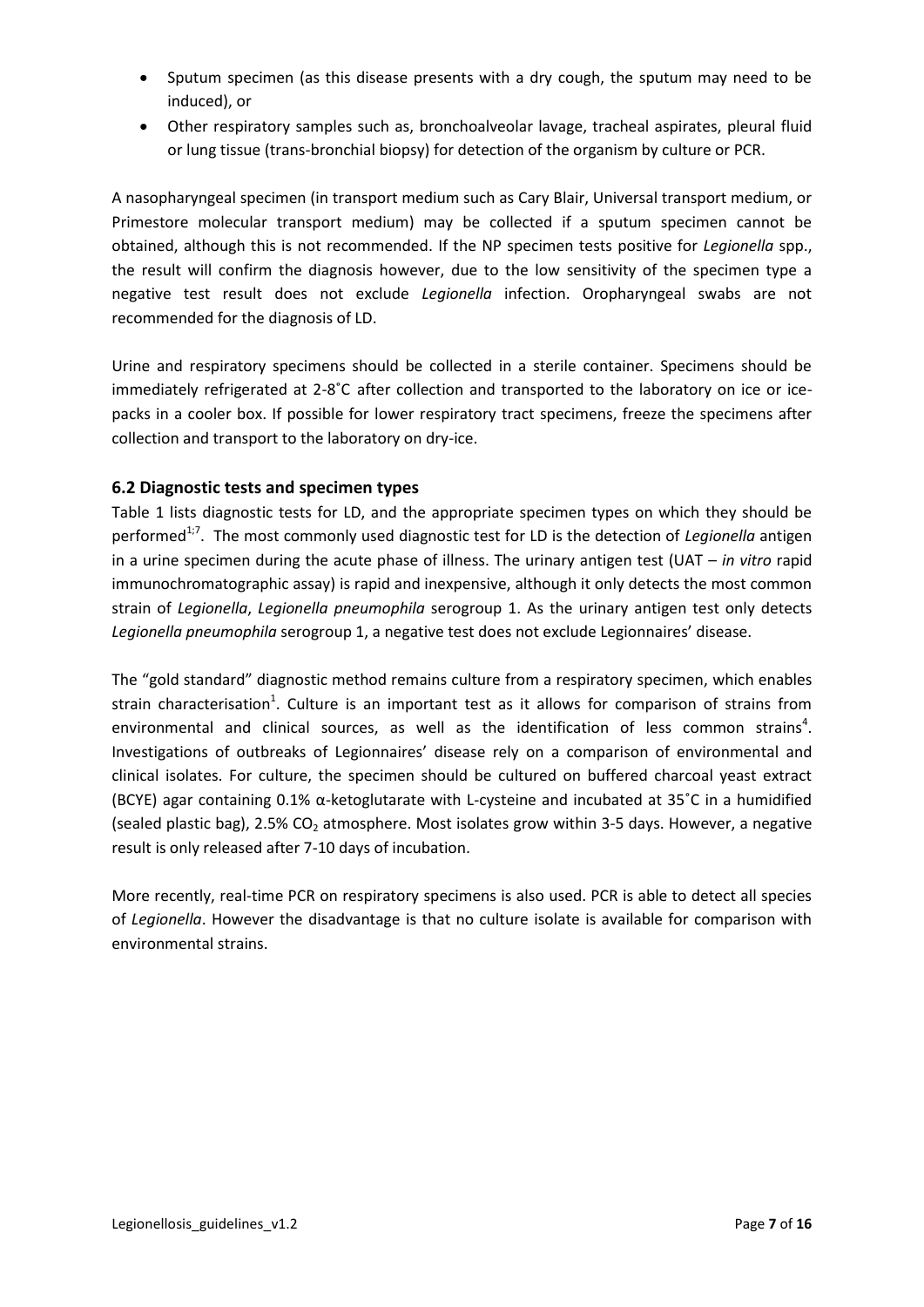| <b>Test</b>               | Specimen                                                | <b>Species identified</b>                                                                             | <b>NHLS</b> and private laboratories                                                                      |
|---------------------------|---------------------------------------------------------|-------------------------------------------------------------------------------------------------------|-----------------------------------------------------------------------------------------------------------|
|                           |                                                         |                                                                                                       | offering testing                                                                                          |
| <b>Urinary</b><br>antigen | Urine                                                   | Legionella pneumophila<br>serogroup 1                                                                 | <b>NHLS Groote Schuur</b><br>CRDM, NICD<br><b>NHLS Infection Control Lab</b><br>Some private laboratories |
| <b>Culture</b>            | Sputum / Other<br>lower<br>respiratory<br>tract samples | Legionella pneumophila<br>serogroup 1<br>Legionella pneumophila<br>serogroups 2-14<br>Legionella spp. | <b>NHLS Infection Control Lab</b><br>CRDM, NICD                                                           |
| <b>PCR</b>                | Sputum / Other<br>lower<br>respiratory<br>tract samples | Legionella spp.<br>Legionella pneumophila<br>serogroup 1<br>Legionella longbeachae                    | CRDM, NICD<br>Some private laboratories                                                                   |

Table 1. Diagnostic tests and specimen types for the diagnosis of Legionnaire's disease

# <span id="page-8-0"></span>**7. Case definitions**

In order to appropriately investigate a case, or outbreak of LD, the following case definitions are proposed for the South African setting. Clinical and laboratory criteria are listed in Table  $1^{3,4,6}$ .

**A probable case of LD:** Any person meeting the clinical criteria AND at least one laboratory criteria for a probable case

**A confirmed case of LD:** Any person meeting the clinical criteria AND at least one laboratory criteria for a confirmed case

| <b>Clinical criteria for the</b> | Clinical or radiological evidence of pneumonia                   |  |
|----------------------------------|------------------------------------------------------------------|--|
| diagnosis of LD:                 |                                                                  |  |
| Laboratory criteria for the      |                                                                  |  |
| diagnosis of LD:                 |                                                                  |  |
| A confirmed case of LD           | Isolation of Legionella spp. from a respiratory specimen or any  |  |
| requires at least one of the     | normally sterile site                                            |  |
| following:                       | Detection of Legionella pneumophila serogroup 1 antigen in urine |  |
|                                  | Legionella pneumophila serogroup 1 specific antibody response    |  |
|                                  | (fourfold or greater rise in specific serum antibody titer)      |  |
| A probable case of LD requires   | Detection of Legionella spp. nucleic acid in a clinical specimen |  |
| at least one of the following:   | Legionella pneumophila non-serogroup 1 or other Legionella spp.  |  |
|                                  | specific antibody response (fourfold or greater rise in specific |  |
|                                  | serum antibody titer)                                            |  |

Table 1. Clinical and laboratory criteria for the diagnosis of Legionnaire's disease.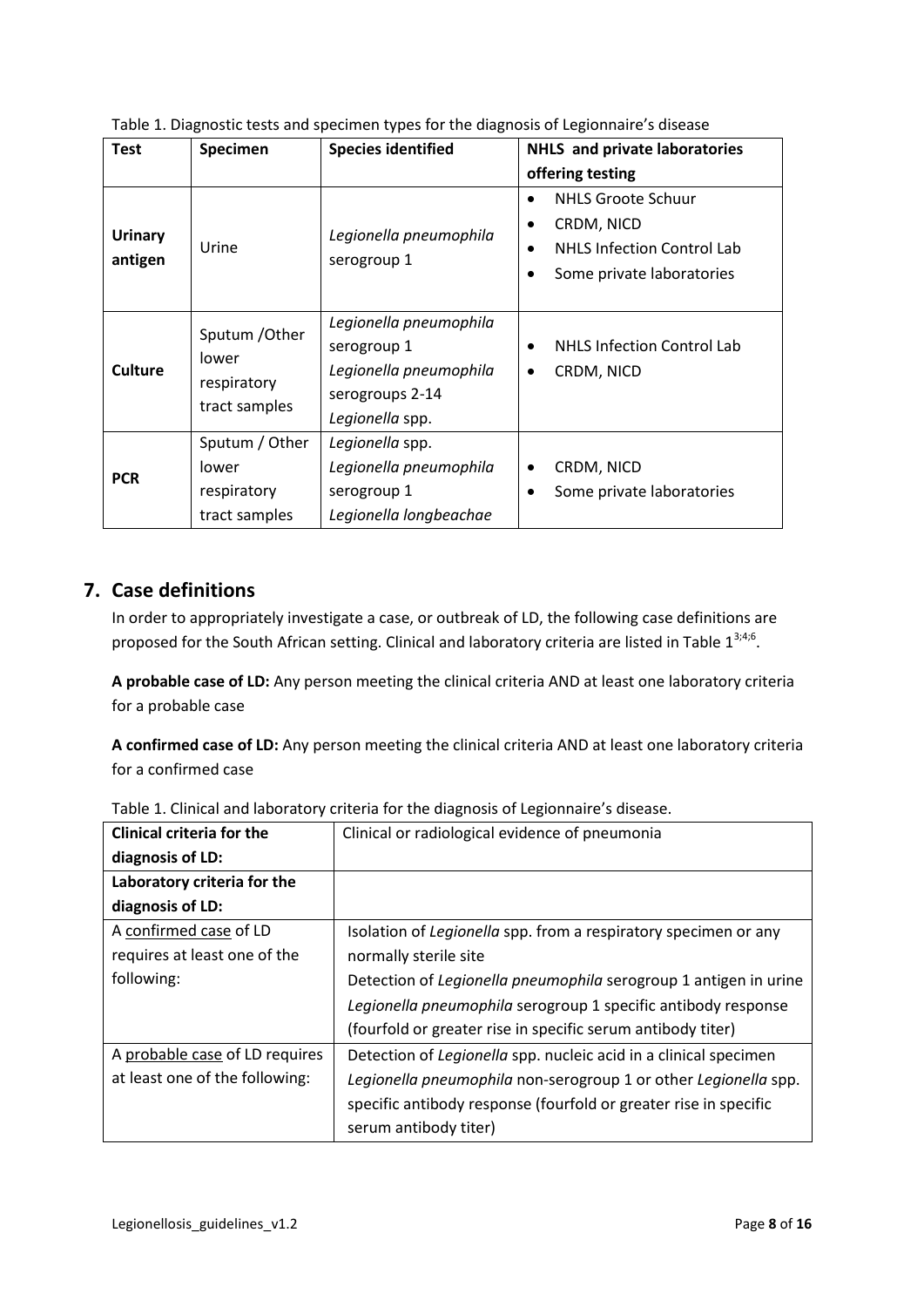# <span id="page-9-0"></span>**8. Treatment of Legionnaire's disease**

According to the South African guidelines for community-acquired pneumonia (CAP), empiric antibiotic therapy for CAP patients is amoxicillin, which should be replaced with co-amoxiclav if there is structural lung disease or recent antibiotic use<sup>9</sup>. A macrolide (usually azithromycin) should be added to beta-lactam therapy in patients with severe CAP. *Legionella* infections, which are intracellular pathogens, do not respond to β-lactam antibiotics like penicillins and cephalosporins and therefore will not be covered by empiric therapy for CAP in South Africa. Patients with Legionnaires' disease require early treatment from an appropriate range of antibiotics which can penetrate the cells such as macrolide or fluoroquinolone antibiotics<sup>1;7</sup>. Therefore it is important for clinician's to have a high index of suspicion for *Legionella* infection and request appropriate diagnostic tests. Recommended duration for antimicrobial therapy is 7 to 10 days but some authors recommend up to 21 days for immunosuppressed patients.

## <span id="page-9-1"></span>**9. Prevention of Legionnaire's disease**

The proper design, maintenance and temperature of potable water systems are the most important method for preventing the amplification of *Legionella<sup>7</sup>*. Hot water should be stored above 60°C and delivered to taps above 50˚C. Cold water should be stored below 20˚C, and dead legs or low flow areas eliminated. There are currently no vaccines available for the prevention of Legionnaires' disease, and prior infection does not necessarily prevent reinfection<sup>1</sup>.

## <span id="page-9-2"></span>**10. Public health response to Legionnaires' disease**

The majority of Legionnaires' disease cases are isolated and sporadic. Outbreaks are commonly associated with buildings or structures that have complex water systems, such as hotels, hospitals and cruise ships. The most likely sources of infection include water used for drinking and showering and air-conditioning cooling towers.

Prompt notification of public health authorities of any suspected or confirmed case is critically important for detecting epidemics of the disease. Legionnaires' disease is a notifiable condition in South Africa.

## <span id="page-9-3"></span>**10.1. Response to a single case of Legionnaires' disease**

If a confirmed or probable case is detected the following steps should be taken at least within 3 days of diagnosis:

- 1. The clinician must notify the District Communicable Diseases Co-ordinator (CDC), and complete Form GW 17/5
- 2. The District CDC must investigate the case through completion of a case-investigation form (CIF). This will require an interview with the patient or close relative to identify potential sources of infection. The CIF can be found on the NICD web-site.
- 3. The District CDC should inform the NICD (Dr Kerrigan McCarthy[: kerriganm@nicd.ac.za](mailto:kerriganm@nicd.ac.za) or Dr Nicole Wolter: [nicolew@nicd.ac.za\)](mailto:nicolew@nicd.ac.za) as soon possible and forward all available documentation (lab results, notification, CIF) by email.
- 4. The diagnostic laboratory or microbiologist should inform the attending clinician and NICD (Kerrigan McCarthy: [kerriganm@nicd.ac.za](mailto:kerriganm@nicd.ac.za) or Nicole Wolter[: nicolew@nicd.ac.za\)](mailto:nicolew@nicd.ac.za) and submit specimens and isolates as soon as possible to the Centre for Respiratory Diseases and Meningitis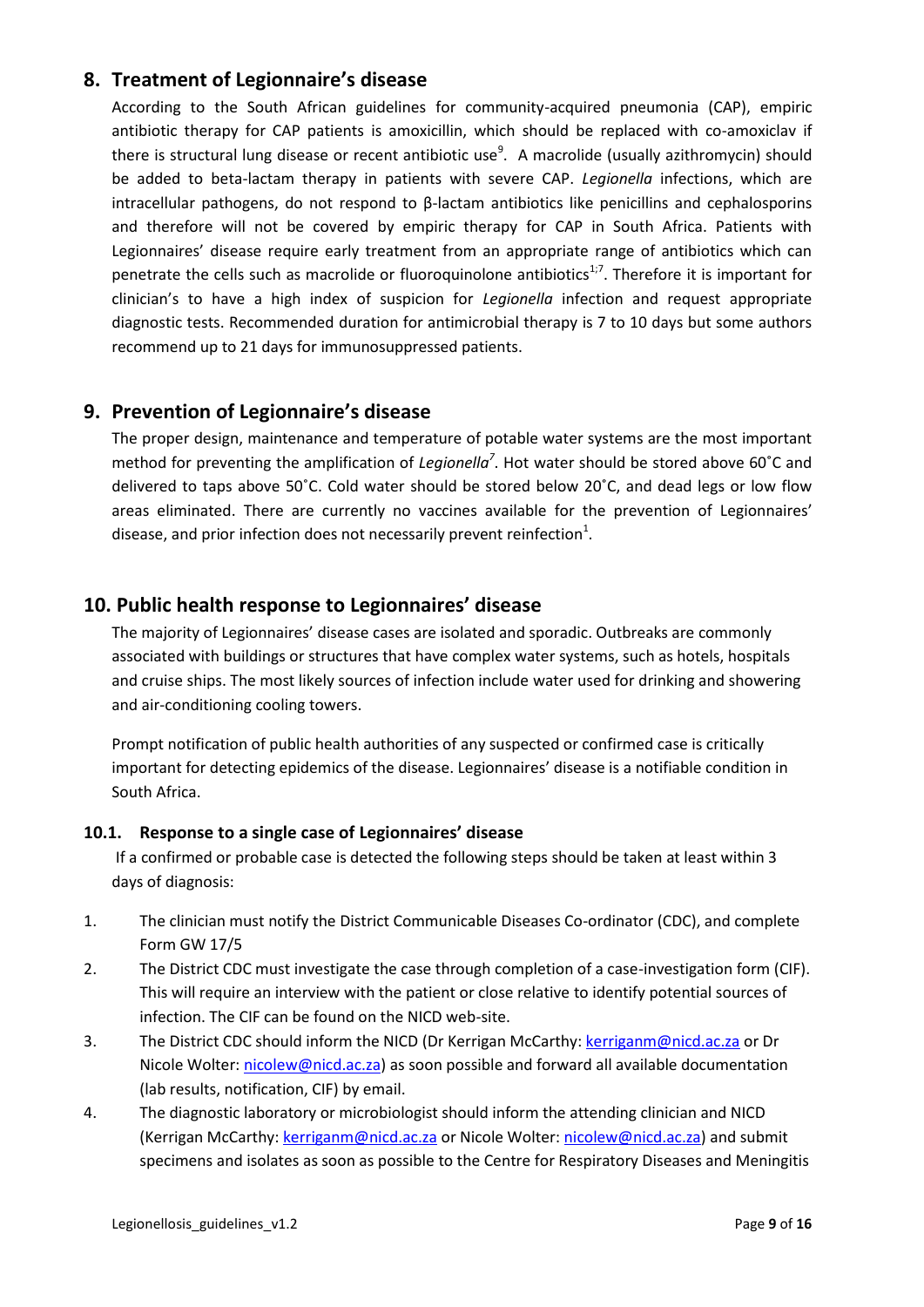(CRDM) bacteriology laboratory, National Institute for Communicable Diseases (NICD), 1 Modderfontein Road, Sandringham, Johannesburg, 2131.

It may not be necessary to conduct an environmental assessment when a single, isolated case of LD has been identified. However, the facility (the putative source of infection – the hotel or hospital or other institution) should be notified of the case to raise awareness of the risk of legionellosis so that preventative measures can be strengthened. All potential nosocomially-acquired cases of infection will be further investigated to confirm/exclude the hospital as the source of infection, and environmental sampling conducted when considered necessary.

### **Case definitions for nosocomial Legionnaires disease6;7:**

- Definite nosocomial- Legionnaires' disease in a person who was in hospital or other healthcare facility for at least 10 days before the onset of symptoms.
- Probable nosocomial Legionnaires' disease in a person who stayed or spent time (eg. as an outpatient or healthcare worker) in a hospital or other healthcare facility for 1-9 of the 10 days before the onset of symptoms, and either became ill in a hospital associated with one or more previous cases of Legionnaires' disease, or yielded an isolate that was indistinguishable from the hospital water system at about the same time.
- Possible nosocomial Legionnaires' disease in a person who was stayed or spent time (eg. as an outpatient or healthcare worker) in a hospital or other healthcare facility for 1-9 of the 10 days before the onset of symptoms, in a hospital not previously known to be associated with any case of legionnaires' disease, and where no microbiological link has been established between the infection and the hospital.

## <span id="page-10-0"></span>**10.1 Response to a cluster of cases of Legionnaires' disease**

If a cluster (≥2) of cases of Legionnaires' disease with epidemiological links to a specific location, such as a hotel or health facility, is identified during a 12-month period, it becomes necessary to conduct a full environmental assessment of the specific location. The steps listed above should be followed for each case identified. The Department of Health will request an outbreak investigation which should be initiated as soon as possible (ideally within 24 hours) after the notification of 2 or more probable/confirmed cases. This may include an environmental assessment as well as environmental sample collection for laboratory testing. The number and type of samples depend on the size and complexity of the facility, as well as the location of the reported cases. It may also be necessary to establish if additional persons who are currently or were resident at the facility have developed or are at risk for LD. A template letter in Appendix 1 may be used to inform persons of their risk.

Environmental sampling (Appendix 2) includes 1L water collection of water sources in sterile plastic bottles, as well as swabs of biofilms. At the time of collection water temperature is monitored and recorded. Samples are transported immediately to the NHLS Infection Control laboratory in Johannesburg for culture and testing. If the culture is positive, *Legionella* serogroup 1 or *Legionella*  serogroups 2-14 OR *Legionella* spp. can be identified & quantified.

Based on the findings of the investigation, a final report with recommendations for remediation and control measures will be provided. Both emergency and long-term remediation measures are recommended. Emergency remediation may include heat disinfection or chemical disinfection (hyperchlorination), and should be carried out as soon as the cluster has been identified but not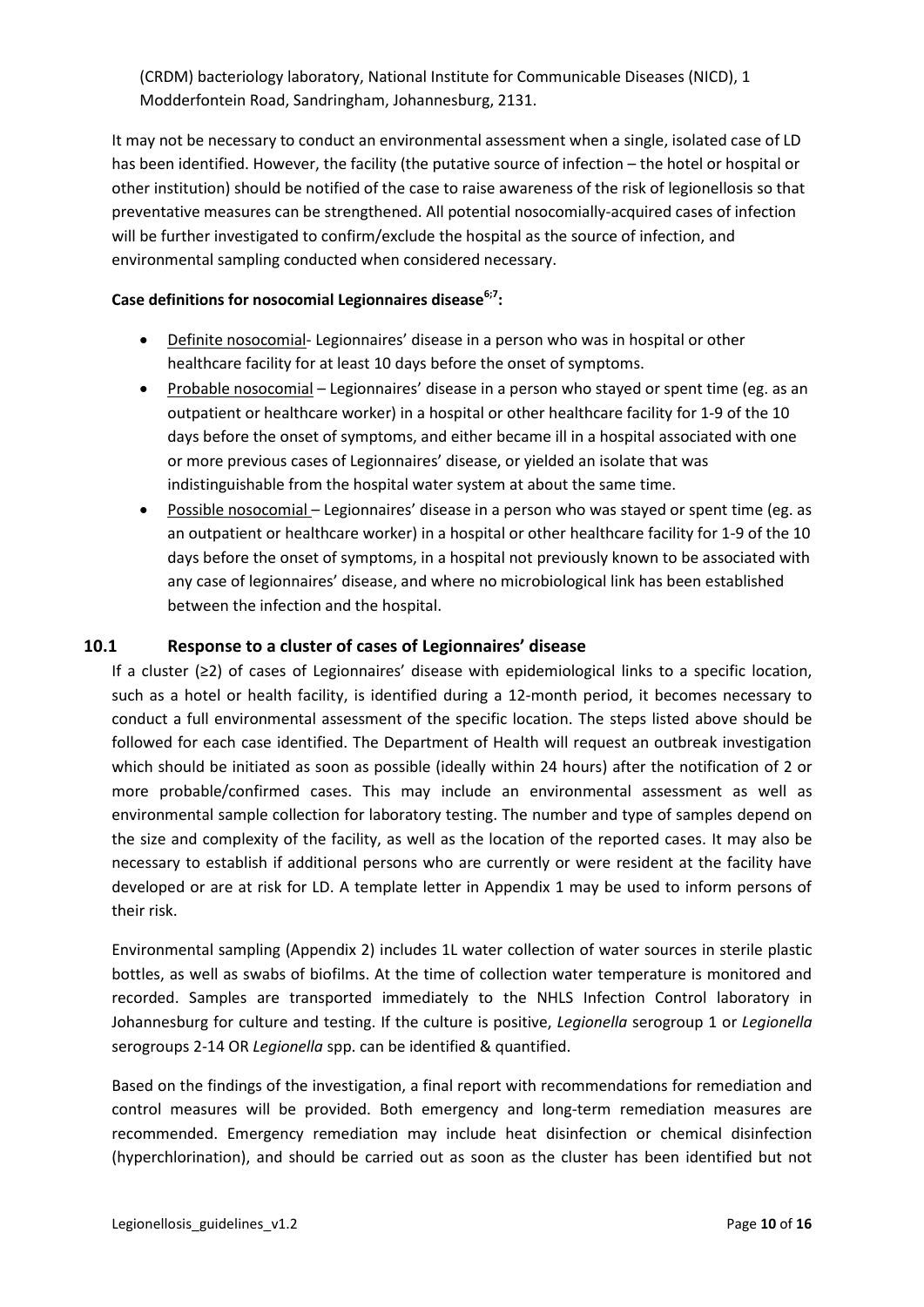before samples have been collected. Remediation should be conducted in consultation with an accredited water treatment company.

There are however no permanent solutions and ongoing maintenance of water systems is necessary. Continuous, thorough and routine maintenance and treatment is required to prevent re-growth of the *Legionella* bacteria. Further follow-up environmental sampling may be recommended.

## <span id="page-11-0"></span>**11 Additional information:**

If you require additional information, please contact the NICD: Kerrigan McCarthy 011-555- 0542 kerriganm@nicd.ac.za or Nicole Wolter 011-555-0352 nicolew@nicd.ac.za, or afterhours, the NICD doctor-on-call 082 883 9920.

# <span id="page-11-1"></span>**12 References**

- 1. Edelstein PH, Cianciotto NP. *Legionella*. In: Mandell GL, Bennett JE, Dolin R, eds. *Mandell, Douglas, and Bennett's Principles and Practice of Infectious Diseases*. Philadelphia: Elsevier Churchill Livingstone, 2010:2969-84.
- 2. Mercante JW, Winchell JM. Current and Emerging *Legionella* Diagnostics for Laboratory and Outbreak Investigations. *Clin Microbiol Rev* 2015;28:95-133.
- 3. European Centre for Disease Prevention and Control. European Legionnaires' Disease Surveillance Network (ELDSNet): Operating procedures. 2012. Stockholm, ECDC.
- 4. Centers for Disease Control and Prevention. *Legionella*. [www.cdc.gov/legionella](http://www.cdc.gov/legionella) . 2016. Accessed 20-10-2015.
- 5. Wolter N, Carrim M, Cohen C, Tempia S, Walaza S, Sahr P, de Gouveia L, Treurnicht F, Hellferscee O, Cohen AL, Benitez AJ, Dawood H, Variava E, Winchell JM, von Gottberg A. Legionnaires' Disease in South Africa, 2012-2014. *Emerg Infect Dis* 2016;22:131-33.
- 6. Public Health England. Guidance on the control and prevention of Legionnaires' disease in England. 2015. London, England, PHE.
- 7. World Health Organization. *Legionella and the prevention of legionellosis*. Switzerland: WHO Press, 2007.
- 8. Correia AM, Ferreira JS, Borges V, Nunes A, Gomes B, Capucho R, Goncalves J, Antunes DM, Almeida S, Mendes A, Guerreiro M, Sampaio DA, Vieira L, Machado J, Simoes MJ, Goncalves P, Gomes JP. Probable Person-to-Person Transmission of Legionnaires' Disease. *N Engl J Med* 2016;374:497-98.
- 9. Working Group of the South African Thoracic Society. Management of Community-Acquired Pneumonia in Adults. *S Afr Med J* 2007;97:1296-306.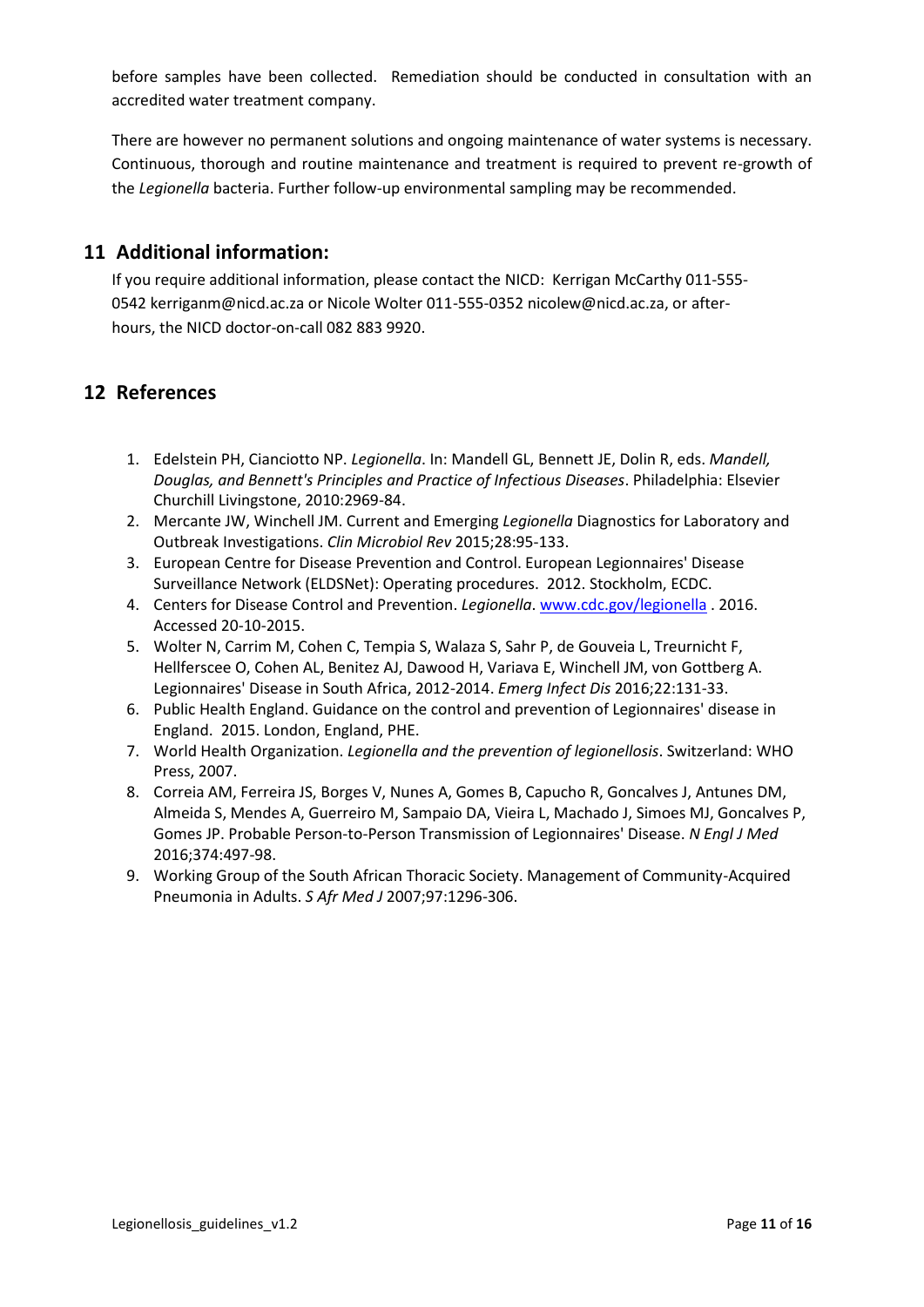## <span id="page-12-0"></span>**13 Appendices**

<span id="page-12-1"></span>**Appendix 1: Template letter to inform individuals of potential exposure following recognition of an outbreak of Legionnaire's disease at an identified location**

[Address of sender]

[Contact details of sender]

[Date of letter]

[Address of recipient]

Dear [Name of person resident in implicated facility]

### **Re:** *Legionella* **infections in [Name of institution / hotel / facility]**

Legionnaires' disease has been diagnosed in a number of individuals that have previously visited **[Name of institution / hotel / facility]**

We are writing to you because you have been resident at [Name of institution / hotel / facility] and there is a chance that you may have been infected with this disease. Legionnaire's disease is an uncommon form of pneumonia caused by a type of bacterium that is found in the environment. It causes disease when it is spread through the air as a spray or vapour from a water source and droplets are inhaled. Spread from one person to another is uncommon.

The symptoms of Legionnaires' disease include a 'flu-like' illness with muscle aches, tiredness, headaches, dry cough and fever, leading on to pneumonia. Sometimes diarrhoea occurs and patients may suffer from confusion. It can be treated with antibiotics. The period between infection and symptoms developing (the incubation period) ranges from 2 to 19 days. In rare cases some people may develop symptoms as late as three weeks after exposure.

## **If you experience the symptoms outlined above please contact your doctor and take a copy of this letter with you.**

If you require further information please see the Frequently Asked Questions document on the NICD website [\(www.nicd.ac.za](http://www.nicd.ac.za/) ). Please contact us using the contact details provided below. The following international websites may be helpful

<http://www.cdc.gov/legionella/index.html> [http://ecdc.europa.eu/en/healthtopics/legionnaires\\_disease/Pages/basic\\_facts.aspx](http://ecdc.europa.eu/en/healthtopics/legionnaires_disease/Pages/basic_facts.aspx)

Yours sincerely,

[Name of Sender]

[Email and telephone numbers of the Sender]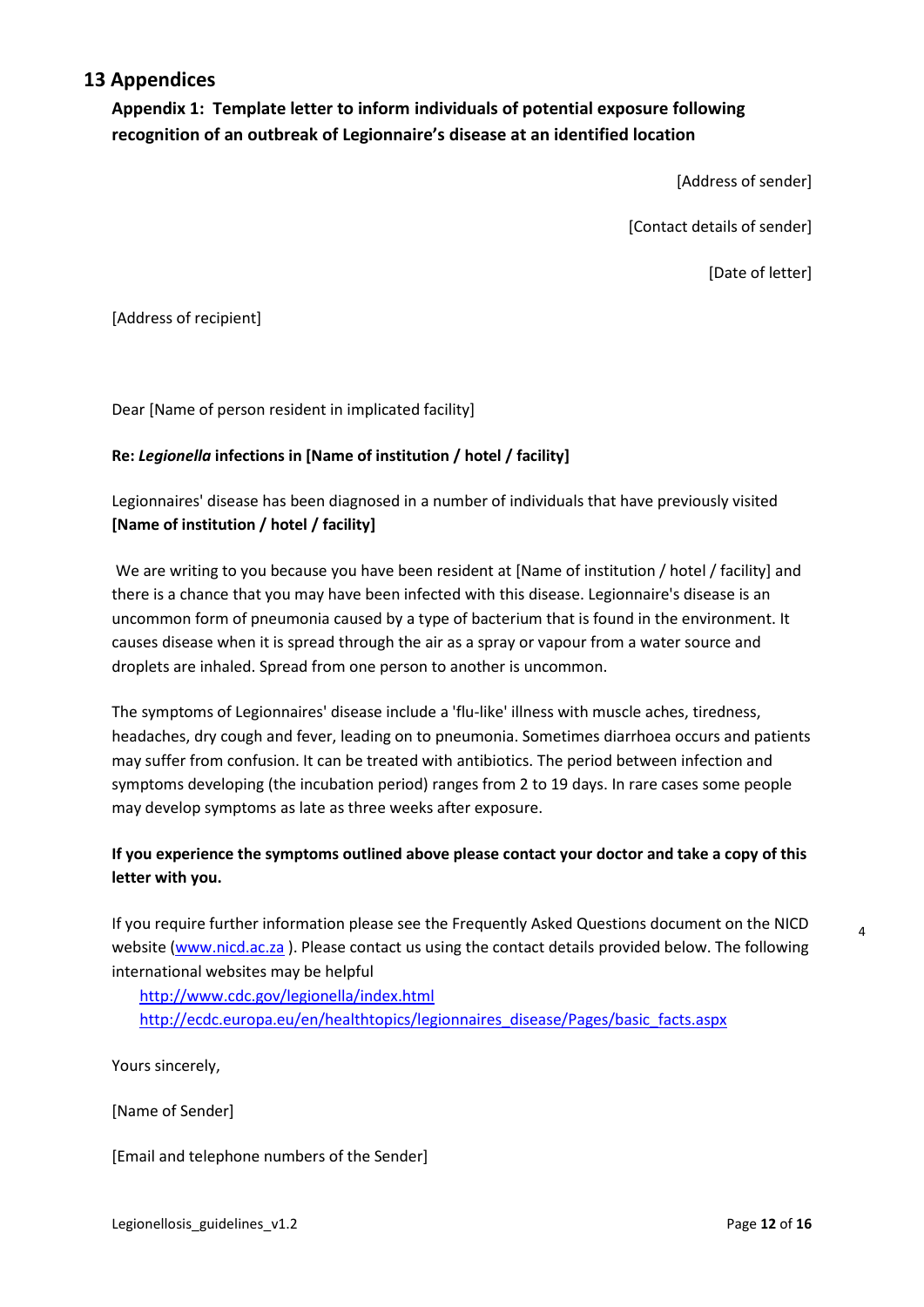## <span id="page-13-0"></span>**Appendix 2: Procedures for collecting water samples for** *Legionella* **detection in a hospital, hotel or large building**

#### **INTRODUCTION**

*Legionella* may be found in the various water systems of a large building and the following are principles for guidance in effective sampling. Please liaise with Mr Rob Stewart [\(Rob.Stewart@nhls.ac.za,](mailto:Rob.Stewart@nhls.ac.za) 011 489 8578) or Dr Teena Thomas [\(teena.thomas@nhls.ac.za,](mailto:teena.thomas@nhls.ac.za) 011 489 9181) at the NHLS Infection Control laboratory before collecting specimens for *Legionella* testing.

### **PLANNING**

The first task is to map the water systems in the building with the maintenance manager or a person with a working knowledge of the plumbing and air conditioning systems.

Representative samples should be taken so that the different systems in the building are all sampled. Hot and cold water systems as well as open air conditioning systems should be sampled.

The number and frequency of sampling will be affected by the budget so it is best to start with highrisk areas first.

#### **SAMPLING**

A one litre sample should be taken from each sample site.

The sample should be taken immediately as the tap is opened. An immediate sample is most representative of the colonization of the outlet and gives the best indication of risk to the user. Samples may be transported at room temperature to the testing lab, provided they will be delivered within 48 hours. If there is a likelihood of prolonged delay in transit then the samples should be placed in a cooler box with cooler bricks.

#### *Sampling for hotels and large buildings*

Take hot & cold water samples from the following areas:

- High risk areas defined as areas where one or more *Legionella* cases have been confirmed or areas where many people are potentially exposed.
- The tap most distant in the building from the mains inlet (cold).
- Representative samples from each wing
- Representative samples from each floor
- Cold water holding tank /s (roof tank /s)
- Central hot water tank /s or representative samples from geysers
- The tap most distant from the hot water boiler unit
- Separate buildings
- $\bullet$  Hot water taps where the temperature does not reach 50°C within 30 seconds
- Hot water taps where the flow is very slow
- Cold water taps where the temperature is too high (lukewarm)
- Taps that have thermostatic mixing valves to regulate the temperature
- Showers and taps that are seldom used may be tested in a high risk area but ideally they should be flushed on a regular basis (weekly)
- New areas of the building not utilized yet
- Any rooms or floors that have not been in use (stagnation of water)
- Decorative water features inside or outside the building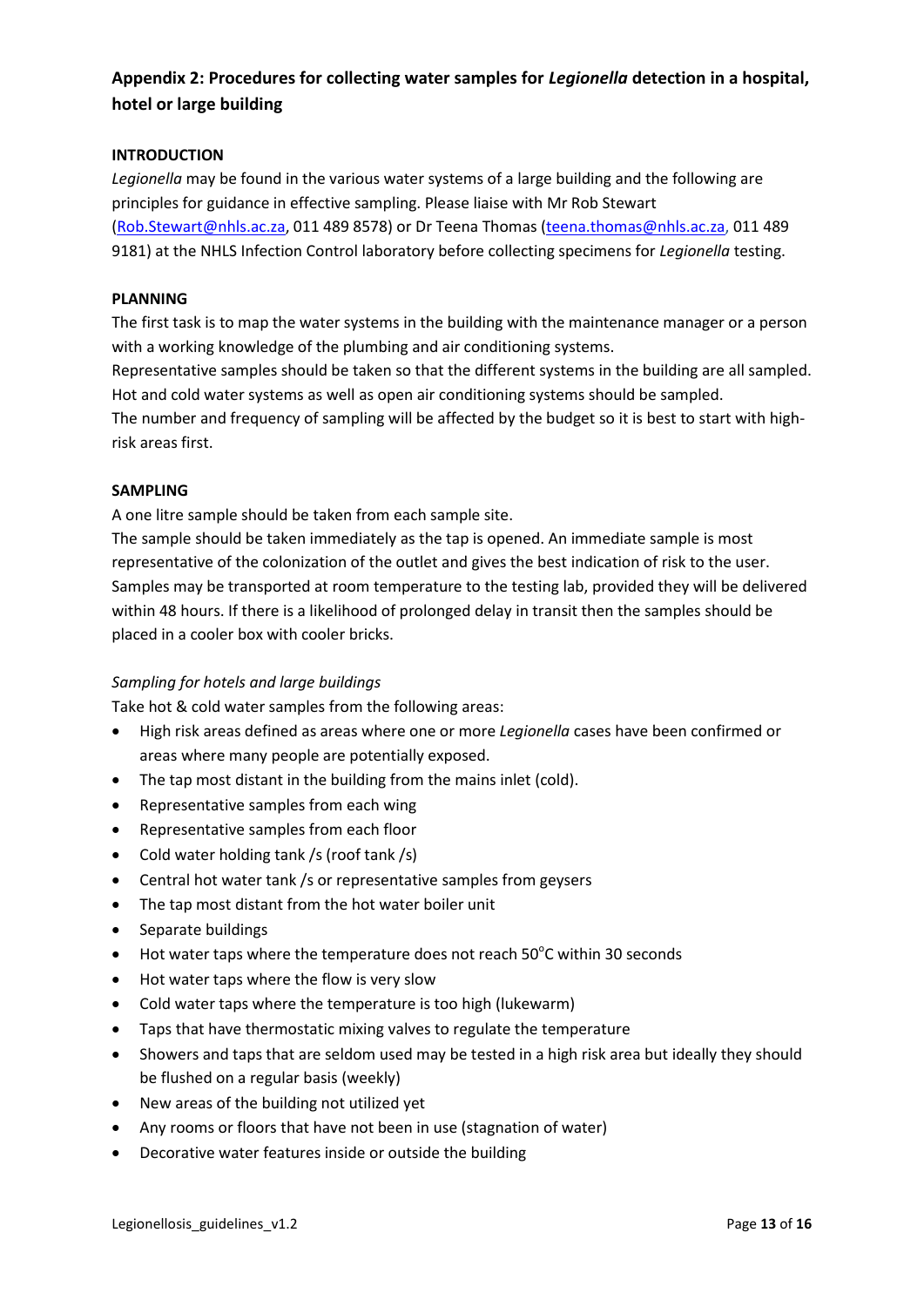- Cooling towers from the Cooling tower pond
- Air conditioning sumps
- Jacuzzi
- Swimming pools
- Sauna
- Gym
- Ice machines
- Water stations (25 l water bottles)
- Misting devices
- Natural thermal springs and water distribution system
- Heat exchangers
- Chillers
- Pumps
- Feed tanks
- **•** Humidifiers
- Irrigation systems
- Cistern of toilets and especially from disabled toilets

#### *Sampling for hospitals*

Take hot and cold water samples from the following areas:

- High risk areas such as: bone marrow and other transplant units, oncology & surgical unit, ICU, Renal unit, Neonatal ICU, Theatre
- The tap most distant in the building from the mains inlet (cold).
- Representative samples from each wing
- Representative samples from each floor
- Cold water holding tank (roof tank)
- Central hot water tank / representative samples from geysers
- Separate buildings
- $\bullet$  Hot water taps where the temperature does not reach 50°C within 30 seconds
- Hot water taps where the flow is very slow
- Cold water taps where the temperature is too high (lukewarm)
- Taps that have thermostatic mixing valves to regulate the temperature
- Showers and taps that are seldom used may be tested in a high risk area but ideally they should be flushed on a regular basis (weekly)
- New areas not utilized yet
- Decorative water features inside the building
- Cooling towers
- Air conditioning sumps

#### **TEMPERATURES**

It is important to take temperatures of hot and cold water at all the sites where samples are taken. The general guideline is that cold water temperatures ≥ 20  $^{\circ}$  C and hot water temperatures  $\leq$  50  $^{\circ}$  C indicates conditions favourable for the amplification of *Legionella* organisms.

A thermometer that has been calibrated or validated against a calibrated thermometer should be used.